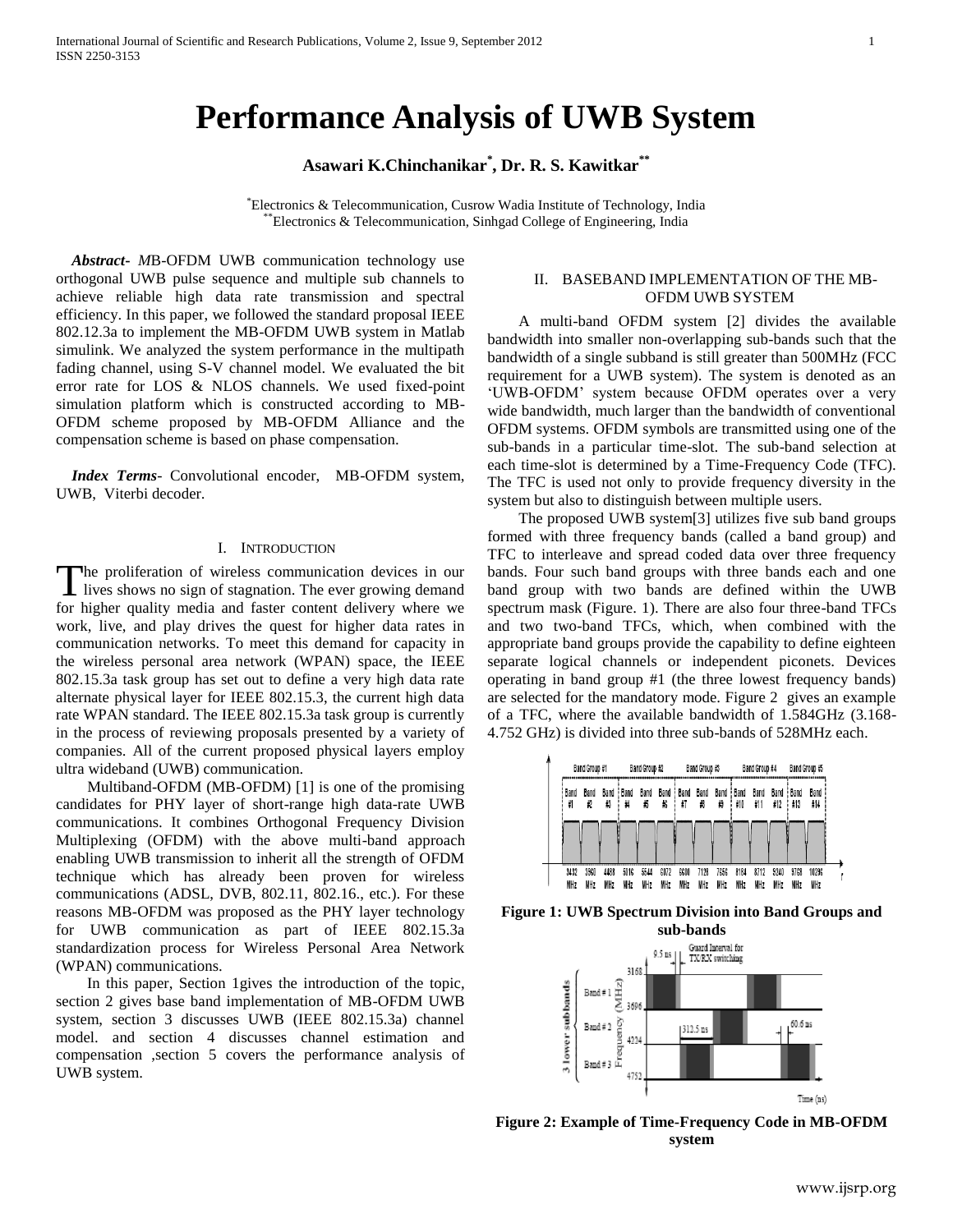Figure 3 illustrates the transmitter and the receiver of the MB-OFDM UWB [4] system. They consist of two parts: baseband and radio frequency (RF). The baseband of the transmitter consists of a convolutional encoder which serves to add patterns of redundancy to the data in order to improve the SNR for more accurate decoding at the receiver . The system supports five different coding rates: 1/3, 11/32, 1/2, 5/8, and 3/4. Puncturing is a procedure for omitting some encoded bits at the transmitter and inserting a dummy "zero" metric into the received sequence at the receiver in the place of the omitted bits. The purpose of the bit interleaver is to provide robustness against burst errors [3]. The bit interleaving operates through two stages, a symbol interleaving followed by a tone interleaving.a bitinterleaver. The fourth block in the baseband of the UWB transmitter is the constellation mapper, in which OFDM subcarriers are modulated using QPSK modulation. An input binary sequence is now converted into a complex-valued sequence according to Gray-coded constellation mapping .



**Figure 3: MB-OFDM system**

 The sequence in series is now converted to parallel, and the pilots, guards, and nulls are also inserted to the OFDM symbols before IFFT is taken. Each OFDM symbol contains 128 subcarriers. The duration for the OFDM symbol is  $TS = 242.42$ nsec. After that, the cyclic prefix used to eliminate the ISI is preappended to the OFDM symbol and the guard interval used to ensure a smooth transition between two adjacent OFDM symbols is appended. The duration of the cyclic prefix is  $TC = 60.61$  nsec, equivalently to 32 subcarriers. The duration of the guard interval is  $TG = 9.47$  nsec, equivalently to 5 subcarriers. In the RF implementation the signal is up sampled and transmitted through the UWB antenna. The baseband of the receiver, in general, consists of similar blocks of the baseband in the transmitter but in the reverse order.

 The system parameters for MB-OFDM UWB system are listed in table 1.

**TABLE I: MB-OFDM UWB system parameters**

| Parameter | 1110 |
|-----------|------|
|           |      |

| Total bandwidth                    | 528 MHz                                          |  |
|------------------------------------|--------------------------------------------------|--|
| $N_{SD}$ : Number of data          | 100                                              |  |
| subcarriers                        |                                                  |  |
| $N_{\text{DSP}}$ : Number of       | 12                                               |  |
| defined pilot carriers             |                                                  |  |
| $N_{\text{SUP}}$ : Number of       | 10                                               |  |
| undefined pilot                    |                                                  |  |
| carriers                           |                                                  |  |
| $N_{ST}$ : Number of total         | $122(=\!N_{SD}+N_{SDP}+N_{SUP})$                 |  |
| subcarriers used                   |                                                  |  |
| Subcarrier frequency               | 4.125MHz(528MHz/128)                             |  |
| spacing                            |                                                  |  |
| <b>IFFT/FFT</b><br>$T_{\rm FFT}$ : | 242.42ns                                         |  |
| period                             |                                                  |  |
| $T_{CP}$ : Cyclic prefix           | $60.61ns (=32/528MHz)$                           |  |
| duration                           |                                                  |  |
| $T_{\text{GI}}$ : Guard interval   | $9.47$ ns(=5/528MHz)                             |  |
| duration                           |                                                  |  |
| $T_{SYM}$ : Symbol                 | $312.5$ ns( $T_{CP}$ + $T_{FFT}$ + $T_{GI}$ )val |  |
| interval parameter                 | ue                                               |  |
| Data rates                         | 53.3,55,80,106.7,110,160,                        |  |
|                                    | 200,320,400,480MBits/s                           |  |

## III. UWB CHANNEL MODEL

 The modified Saleh-Valenzuela (S-V) model[5]-[6]-[7] was adopted as a reference UWB channel model by the IEEE 802.15.3. The modelling of UWB channels is based on the measurement of indoor propagation environment, as the main commercial applications will be indoor communications. The main distinguishing features of UWB propagation channel are its extremely multipath-rich profile and non-Rayleigh fading amplitude characteristics.

 The modelling of UWB propagation channel is fully based on the proposed IEEE 802.15.3a Standard Model . The S-V multipath model is given by equation 1

$$
hi(t) = \sum_{l=0}^{L-1} \sum_{k=0}^{K-l-1} \alpha k, l \delta(t-T1 - \tau k, l) \dots (1)
$$

where ,

 $L =$  number of clusters;

 $K =$  number of multipath components (number of rays) in the  $l<sup>th</sup>$ cluster;

 $\alpha_{\rm kl}$ = Multipath gain coefficient of k<sup>th</sup> ray in l<sup>th</sup> cluster;

 $T_1$  arrival time of the first ray of the l<sup>th</sup>cluster, ,

 $\tau_{k,l}$  delay of the k<sup>th</sup> ray within the l<sup>th</sup> cluster relative to the first path arrival time, Tl;

Note that by definition, we have  $\tau_{0,1}=$  0and we set T<sub>0</sub>=0. The cluster and rays form a Poisson arrival process with distributions given by equation 2, equation 3.

| $P(T_1/T_{1-1}) = \Lambda exp[-\Lambda(T_1-T_{1-1})],$ 1>0                             | $(2)$      |
|----------------------------------------------------------------------------------------|------------|
| $P(\tau_{k,l}/\tau_{(k-1),l}) = \lambda exp[-\lambda(\tau_{k,l}-\tau_{(k-1),l})], k>0$ | $\dots(3)$ |

Where

 $\Lambda$  = cluster arrival rate;  $\lambda$  = ray arrival rate.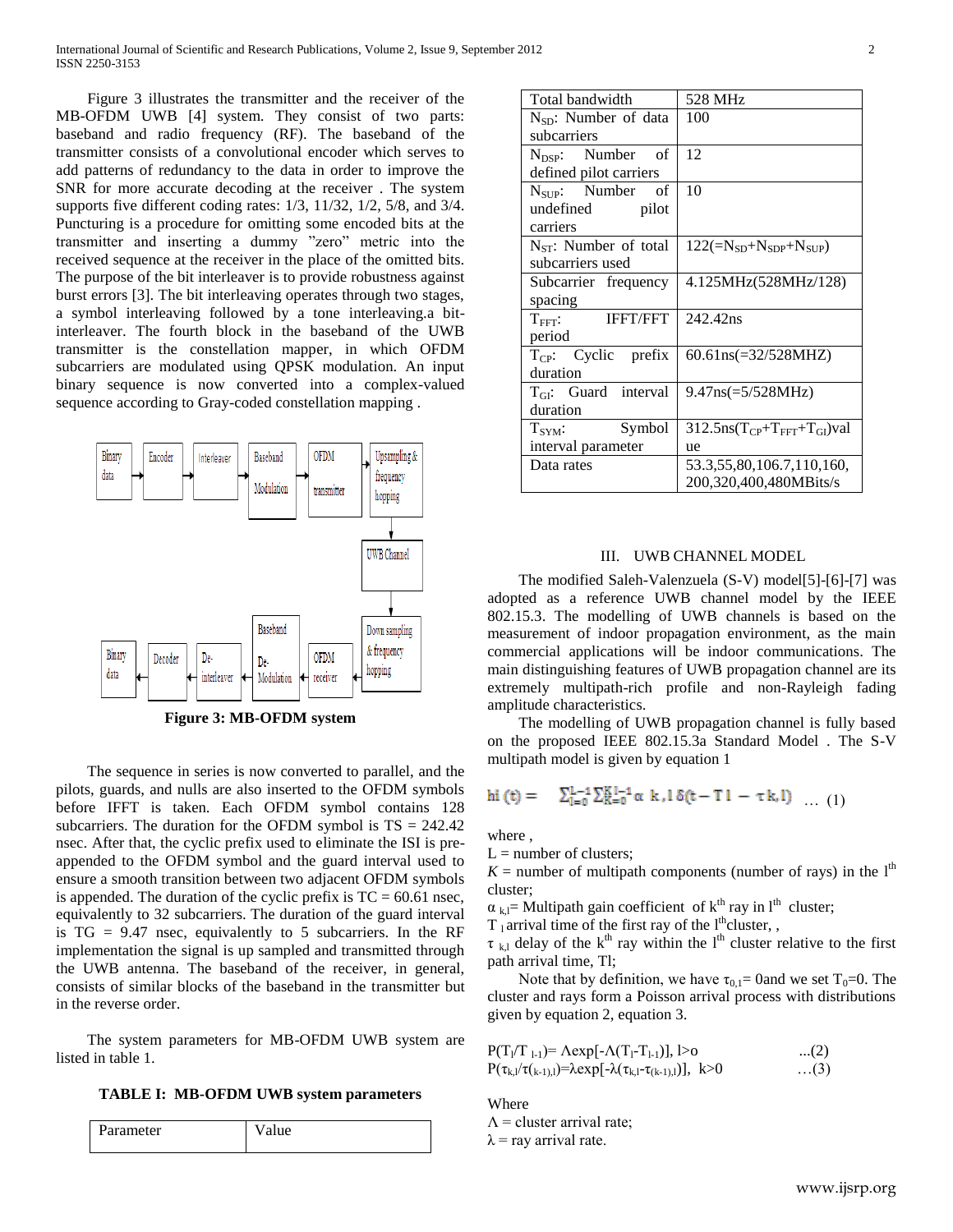The parameters of proposed model are listed the table II

**TABLE II:UWB channel model parameters**

| Model              | CM1      | CM2         | CM3         | CM4    |
|--------------------|----------|-------------|-------------|--------|
| parameters         | LOS      | <b>NLOS</b> | <b>NLOS</b> |        |
|                    | $(0-4m)$ | $(0-4m)$    | $(4-10m)$   |        |
| $\Lambda$ [1/nsec] | 0.0233   | 0.4         | 0.0667      | 0.0667 |
| $\lambda$ [1/nsec] | 2.5      | 0.5         | 2.1         | 2.1    |
| T                  | 7.1      | 5.5         | 14.00       | 24.00  |
| τ                  | 4.3      | 6.7         | 7.9         | 12     |
| $\sigma$ 1 [dB]    | 3.4      | 3.4         | 3.4         | 3.4    |
| $\sigma$ 2 [dB]    | 3.4      | 3.4         | 3.4         | 3.4    |
| $\sigma x$ [dB]    | 3        | 3           | 3           | 3      |



 The channel estimate and compensation [8] used in the simulation is discussed here only because all other parts of the receiver are the inverse function compared to transmitter expect digital baseband processing, The equalizer used in conventional wireless systems are compensate in time domain which require high hardware cost. Channel estimation of OFDM system works in frequency domain which using accumulator and simple circuits to do the channel estimate. UWB channel is flat frequency selective channel but the channel impulse response assumed does not change during frame period. The basic ideas of frequency estimation is that compared two received long preambing sequence( $R<sub>0LTS</sub>$  and  $R<sub>1LTS</sub>$ ) with known training sequence (L<sub>LTS</sub>), calculating difference of amplitude and phase, compensate every OFDM symbols in the frame based on this info. The process is described as:

| $R_{RLTS} = (R_{OLTS} + R_{1LTS})/2$ | $(4)$ |
|--------------------------------------|-------|
| $\hat{H} = R_{RLTS} / L_{LTS}$       | (5)   |
| $\check{R} = R/\hat{H}$              | $(6)$ |

Where  $R$ : the received OFDM signal vector

- $L_{LTS}$ : known training sequence;
- $\hat{H}$ : estimated channel impulse response;
- $\check{R}$ : corrected receive OFDM signal vector.

 Channel estimation can be divided into two parts: the estimate for subcarrier's phase and power. The power error can compensate by rectify constellation; the phase by get  $R<sub>RLTS</sub>$  's conjugate complex in accordance with  $L_{LTS}$  plus a complex multiplication to compensate channel distortion. Based on above analyze, channel estimate is divided into two parts: phase error estimate and power rectify of subcarriers.

 In our simulation, only phase compensation is chosen because our scheme avoids division with a complex divisor and ensures that the magnitude of the division output has a small dynamic range. The structure of compensation is illustrated in figure 4.



**Figure 4: Phase compensation scheme**

## V. RESULTS

 As OFDM symbols are transmitted using one of the subbands in a particular time-slot. The sub-band selection at each time-slot is determined by a TFC. Here the simulation results are carried out for TFC 1 in the band group1which is mandatory (figure 5). The band is split into 3 sub-bands each with bandwidth of 528MHz, and in the spectrogram plot. One can see how the time-frequency interleaving is achieved by only using one of the 528MHz sub-bands at a time. In the spectrogram, the x-axis represents time, the y-axis represents frequency, and the color indicates the power of the signal at that particular time and frequency with the red colors indicating high power, and blue colors indicating low power.



**Figure 5: Spectrogram for TFC1 in band group 1**

 We set the channel SNR to a high value (i.e. 60 dB) and we get two scopes from the UWB simulation, first the power spectrum of the baseband equivalent received signal over all three sub-bands(figure 6), and second, the signal constellation after channel phase estimation and compensation(figure 7). The DC null in the power spectrum is from the OFDM transmission, but the rest of the spectrum approximately follows the frequencyselective fading characteristic of the multipath channel.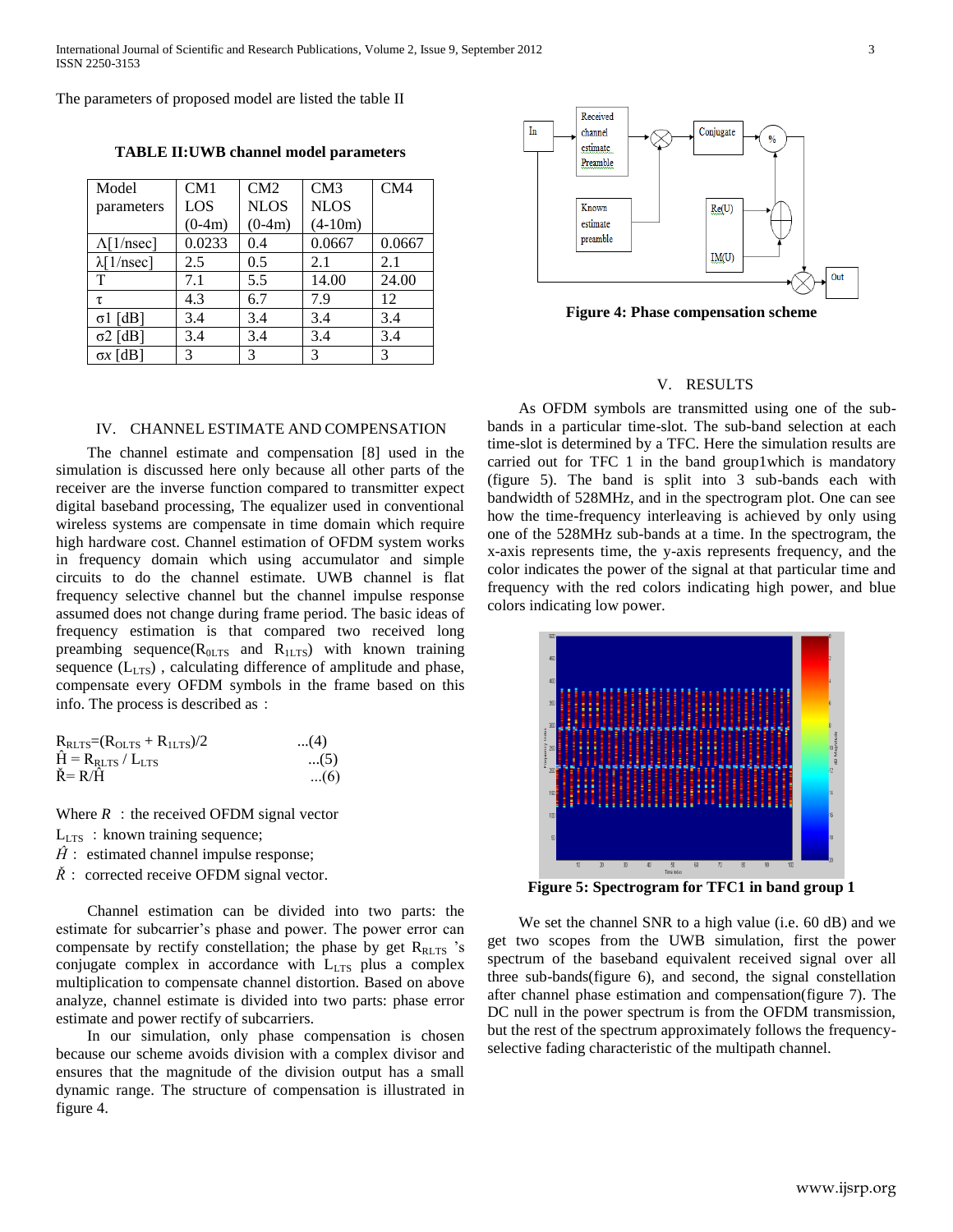

**Figure 6: The power spectrum of the baseband equivalent received signal, over all three sub-bands**



**Figure 7: The signal constellation after channel phase estimation and compensation.**

 The results for BER for different taken S/N ration are taken for four UWB channels [fig. 8]. The IEEE 802.15.3a Standard Model defined four different measurement environments, namely CM1, CM2, CM3 and CM4.



**Figure 8: BER v/s S/N for four UWB channels**

 Figure 9 gives the probability of error as a function of SNR for different bit rates. As word length is 8 bits, the system barely work normally; while word length increase to 10 bits, the system's BER decrease notability; the performance of system is improved if we go for higher word lengths like 10 bits , 12 bits and 16 bits. The word length of digital baseband is a significant factor in system design and the performance of system will be affected if it not properly chosen.



**Figure 9: S/N ratio for various channels**

#### VI. CONCLUSION

 The work in this paper includes the baseband implementation and performance analysis of the MB-OFDM UWB system. Since UWB transmission technology is the future technology which promises to fulfill the demand of high transmission data rates, understanding the architecture and the performance of the UWB system is important. The implementation and the performance analysis help us to achieve it. The baseband implementation of the MB-OFDM UWB system follows the standard proposal IEEE 802.15.3a in a straightforward manner.

 We analyzed the performance of the system according to IEEE 802.15.3a channel standard, which consists of four different channel models for LOS and NLOS conditions.

 In this paper, UWB fixed-point simulation platform for MB-OFDM system is constructed, based on this platform, the performance degradation of fixed for digital baseband receiver and Viterbi decoder is analyzed. The result of simulation show that for fixed-point realization, receiver"s digital baseband and viterbi decoder use 12 bit can fulfill the requirement. Through the implementation and the performance analysis, we have obtained a good understanding about the architecture and the performance of the MB-OFDM UWB system. The understanding would help us improving the system in the future.

 The future scope of the project is implementation of the system using ECMA-368 standard which is based on the concept of beacon group. It has two types of TFCs i.e. Time-Frequency Interleaving (TFI) and Fixed Frequency interleaving (FFI ) and forms 30 logical channels.